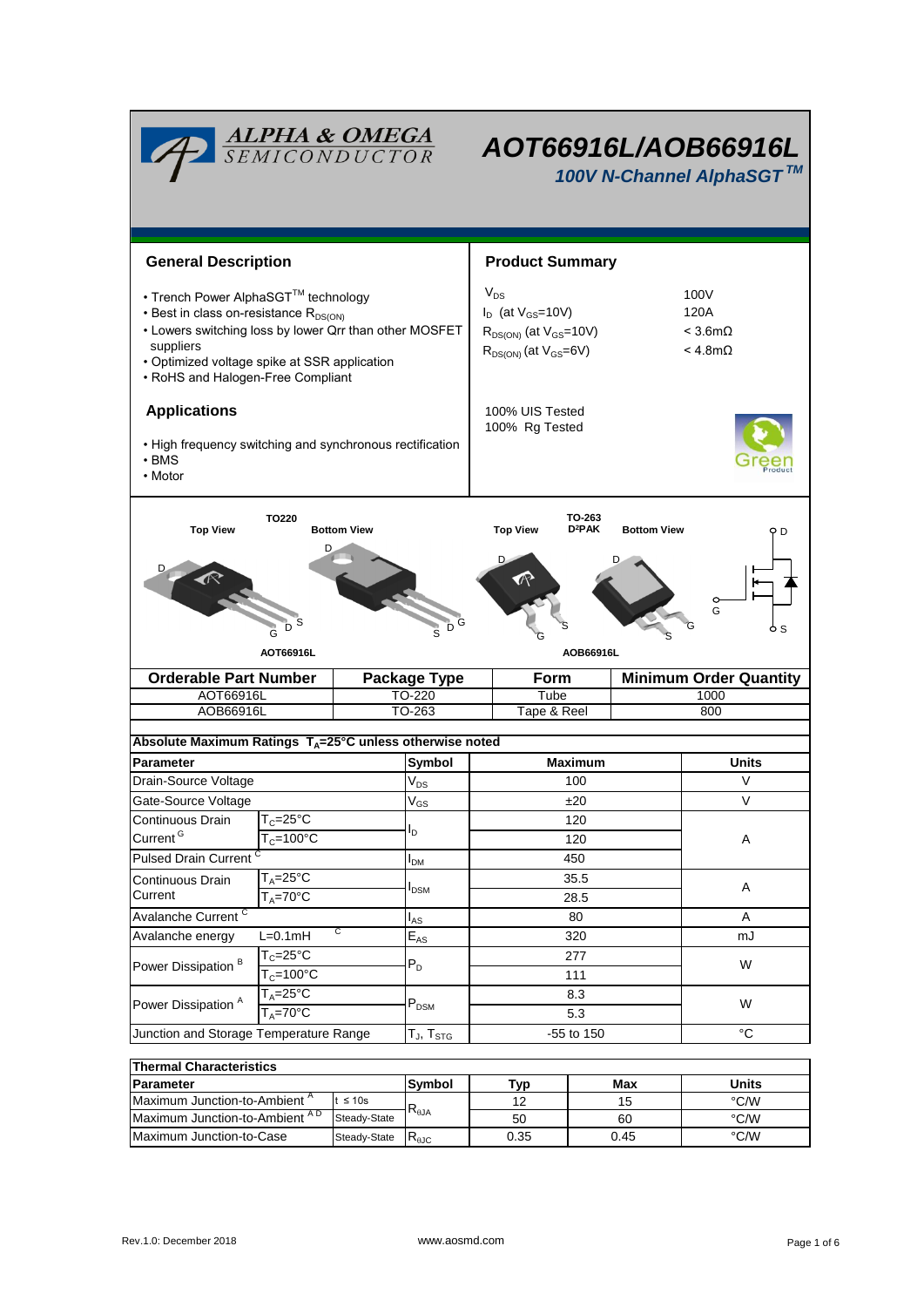

#### **Electrical Characteristics (TJ=25°C unless otherwise noted)**

| <b>Symbol</b>               | <b>Parameter</b>                                                        | <b>Conditions</b>                                                            |                            | Min  | <b>Typ</b> | <b>Max</b> | <b>Units</b> |  |  |  |  |  |
|-----------------------------|-------------------------------------------------------------------------|------------------------------------------------------------------------------|----------------------------|------|------------|------------|--------------|--|--|--|--|--|
| <b>STATIC PARAMETERS</b>    |                                                                         |                                                                              |                            |      |            |            |              |  |  |  |  |  |
| $\mathsf{BV}_\mathsf{DSS}$  | Drain-Source Breakdown Voltage                                          | $I_D = 250 \mu A$ , $V_{GS} = 0V$                                            |                            | 100  |            |            | V            |  |  |  |  |  |
| $I_{DSS}$                   |                                                                         | $V_{DS}$ =100V, $V_{GS}$ =0V                                                 |                            |      |            | 1          | μA           |  |  |  |  |  |
|                             | Zero Gate Voltage Drain Current                                         |                                                                              | $T_{\rm J} = 55^{\circ}$ C |      |            | 5          |              |  |  |  |  |  |
| I <sub>GSS</sub>            | Gate-Body leakage current                                               | $V_{DS} = 0V$ , $V_{GS} = \pm 20V$                                           |                            |      |            | ±100       | nA           |  |  |  |  |  |
| $V_{GS(th)}$                | Gate Threshold Voltage                                                  | $V_{DS} = V_{GS}$ , $I_D = 250 \mu A$                                        | 2.5                        | 2.95 | 3.5        | V          |              |  |  |  |  |  |
| $R_{DS(ON)}$                |                                                                         | $V_{GS}$ =10V, $I_D$ =20A                                                    |                            |      | 3.0        | 3.6        | $m\Omega$    |  |  |  |  |  |
|                             | Static Drain-Source On-Resistance                                       |                                                                              | $T_J = 125$ °C             |      | 4.9        | 5.9        |              |  |  |  |  |  |
|                             |                                                                         | $V_{GS}$ =6V, $I_{D}$ =20A                                                   |                            |      | 3.6        | 4.8        | $m\Omega$    |  |  |  |  |  |
| $g_{FS}$                    | <b>Forward Transconductance</b>                                         | $V_{DS} = 5V$ , $I_D = 20A$                                                  |                            | 80   |            | S          |              |  |  |  |  |  |
| $V_{SD}$                    | Diode Forward Voltage                                                   | $IS=1A, VGS=0V$                                                              |                            | 0.68 | 1          | V          |              |  |  |  |  |  |
| Is                          | Maximum Body-Diode Continuous Current <sup>G</sup>                      |                                                                              |                            |      | 120        | A          |              |  |  |  |  |  |
|                             | <b>DYNAMIC PARAMETERS</b>                                               |                                                                              |                            |      |            |            |              |  |  |  |  |  |
| $C_{\text{iss}}$            | <b>Input Capacitance</b>                                                |                                                                              |                            |      | 6180       |            | pF           |  |  |  |  |  |
| $\mathsf{C}_{\mathrm{oss}}$ | <b>Output Capacitance</b>                                               | $V_{GS}$ =0V, $V_{DS}$ =50V, f=1MHz                                          |                            | 1660 |            | рF         |              |  |  |  |  |  |
| $C_{rss}$                   | Reverse Transfer Capacitance                                            |                                                                              |                            | 29   |            | pF         |              |  |  |  |  |  |
| $\mathsf{R}_{\mathsf{g}}$   | Gate resistance                                                         | $f = 1$ MHz                                                                  |                            | 0.7  | 1.5        | 2.3        | Ω            |  |  |  |  |  |
|                             | <b>SWITCHING PARAMETERS</b>                                             |                                                                              |                            |      |            |            |              |  |  |  |  |  |
| $Q_q(10V)$                  | <b>Total Gate Charge</b>                                                | $V_{GS}$ =10V, $V_{DS}$ =50V, $I_{D}$ =20A                                   |                            |      | 78         |            | nC           |  |  |  |  |  |
| $\mathsf{Q}_{\text{gs}}$    | Gate Source Charge                                                      |                                                                              |                            |      | 22         |            | nC           |  |  |  |  |  |
| $\mathsf{Q}_{\mathsf{gd}}$  | Gate Drain Charge                                                       |                                                                              |                            |      | 15         |            | nC           |  |  |  |  |  |
| $\mathsf{Q}_{\mathsf{oss}}$ | Output Charge                                                           | $V_{GS}$ =0V, $V_{DS}$ =50V                                                  |                            |      | 134        |            | nC           |  |  |  |  |  |
| $t_{D(on)}$                 | Turn-On DelayTime                                                       |                                                                              |                            |      | 24         |            | ns           |  |  |  |  |  |
| $t_r$                       | Turn-On Rise Time                                                       | $V_{\text{GS}} = 10V$ , $V_{\text{DS}} = 50V$ , $R_{\text{I}} = 2.5\Omega$ , |                            |      | 18         |            | ns           |  |  |  |  |  |
| $t_{D(off)}$                | Turn-Off DelayTime                                                      | $\mathsf{R}_{\mathsf{GEN}}$ =3 $\Omega$                                      |                            | 52   |            | ns         |              |  |  |  |  |  |
| $t_f$                       | <b>Turn-Off Fall Time</b>                                               |                                                                              |                            |      | 22         |            | ns           |  |  |  |  |  |
| $t_{rr}$                    | Body Diode Reverse Recovery Time                                        | l <sub>F</sub> =20A, di/dt=500A/μs                                           |                            |      | 45         |            | ns           |  |  |  |  |  |
| $Q_{rr}$                    | $I_F = 20A$ , di/dt=500A/ $\mu$ s<br>Body Diode Reverse Recovery Charge |                                                                              |                            | 287  |            | nC         |              |  |  |  |  |  |

A. The value of R<sub>hJA</sub> is measured with the device mounted on 1in<sup>2</sup> FR-4 board with 2oz. Copper, in a still air environment with T<sub>A</sub> =25°C. The Power dissipation P<sub>DSM</sub> is based on R  $_{0.1A}$  t≤ 10s and the maximum allowed junction temperature of 150°C. The value in any given application depends on the user's specific board design.

B. The power dissipation P<sub>D</sub> is based on T<sub>J(MAX)</sub>=150°C, using junction-to-case thermal resistance, and is more useful in setting the upper dissipation limit for cases where additional heatsinking is used.

C. Single pulse width limited by junction temperature  $T_{J(MAX)}=150^{\circ}$  C.

D. The  $R_{p,q}$  is the sum of the thermal impedance from junction to case  $R_{p,q}$  and case to ambient.

E. The static characteristics in Figures 1 to 6 are obtained using <300μs pulses, duty cycle 0.5% max.<br>F. These curves are based on the junction-to-case thermal impedance which is measured with the device mounted to a lar maximum junction temperature of  $T_{J(MAX)}$ =150°C. The SOA curve provides a single pulse rating.

G. The maximum current rating is package limited.

H. These tests are performed with the device mounted on 1 in<sup>2</sup> FR-4 board with 2oz. Copper, in a still air environment with T<sub>A</sub>=25°C.

APPLICATIONS OR USE AS CRITICAL COMPONENTS IN LIFE SUPPORT DEVICES OR SYSTEMS ARE NOT AUTHORIZED. AOS DOES NOT ASSUME ANY LIABILITY ARISING OUT OF SUCH APPLICATIONS OR USES OF ITS PRODUCTS. AOS RESERVES THE RIGHT TO IMPROVE PRODUCT DESIGN,FUNCTIONS AND RELIABILITY WITHOUT NOTICE.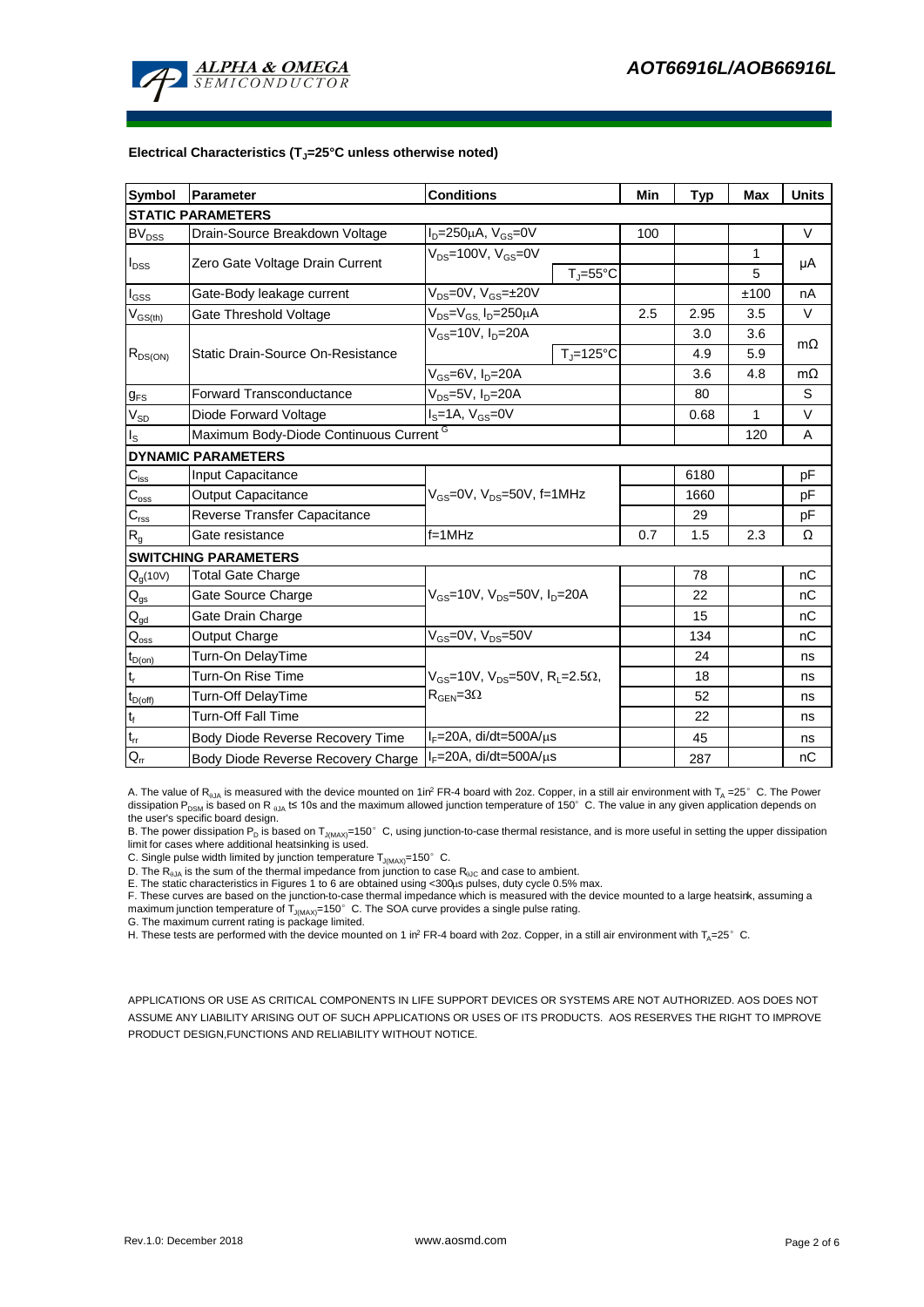

#### **TYPICAL ELECTRICAL AND THERMAL CHARACTERISTICS**

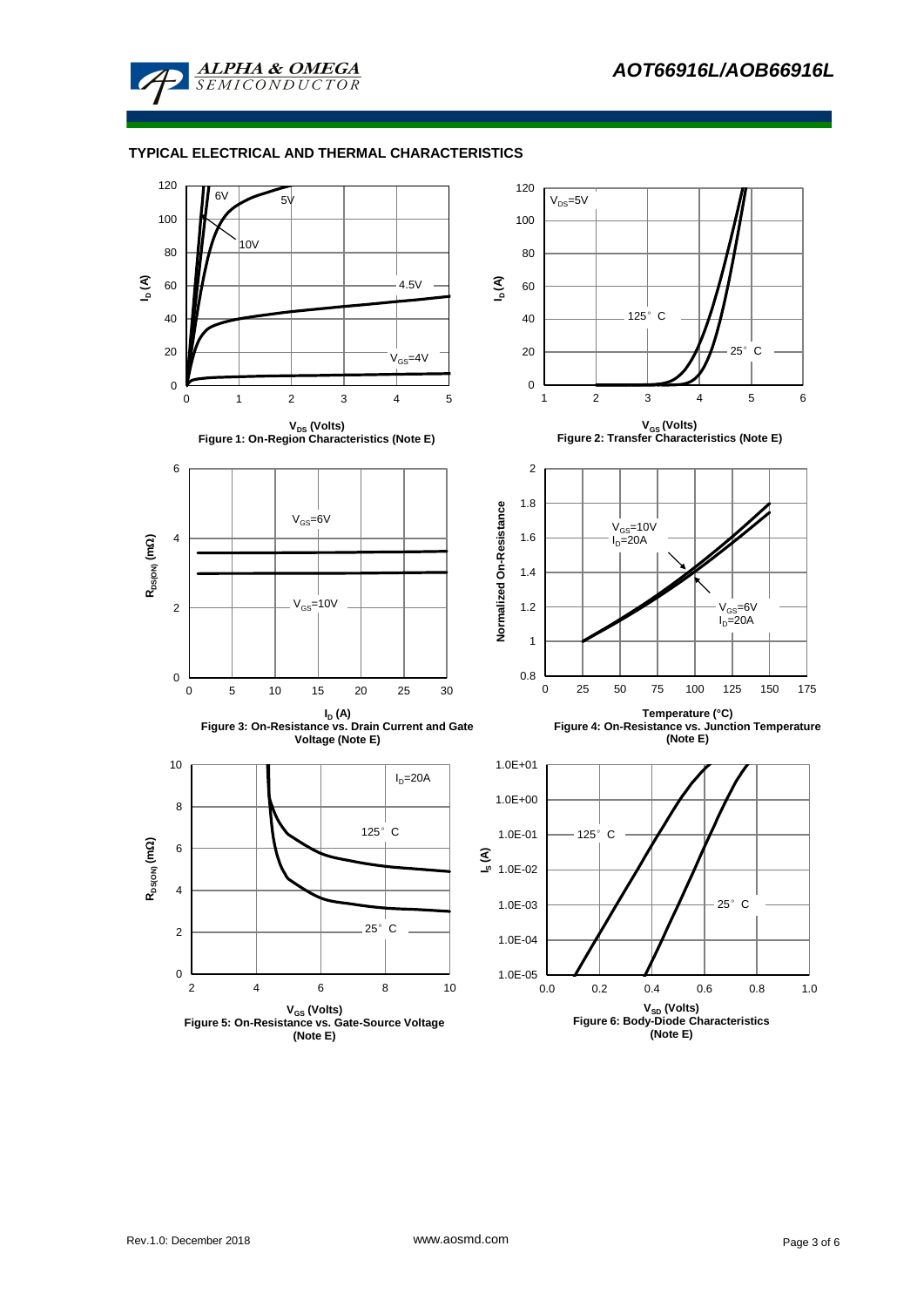

#### **TYPICAL ELECTRICAL AND THERMAL CHARACTERISTICS**

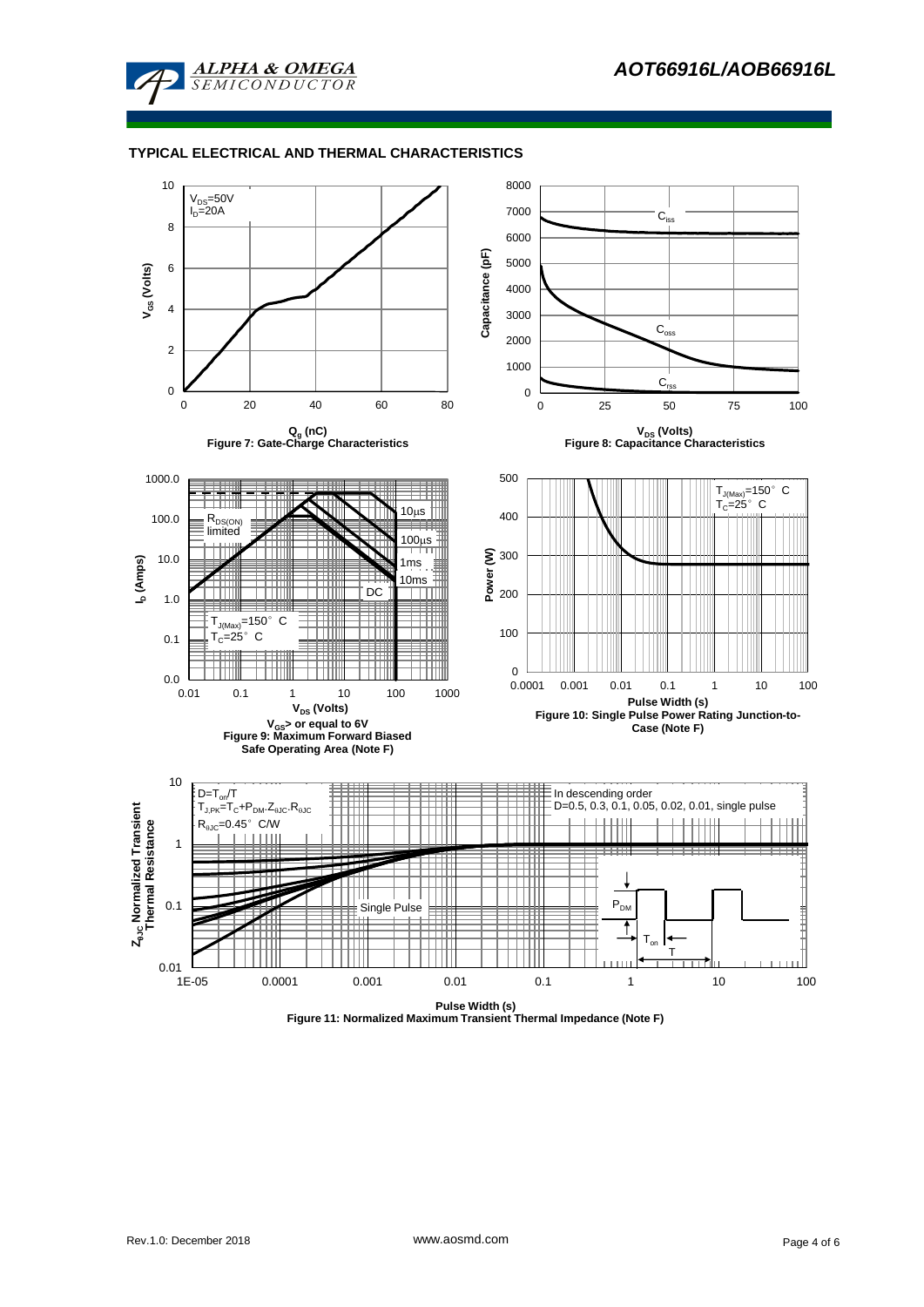

#### **TYPICAL ELECTRICAL AND THERMAL CHARACTERISTICS**



**Figure 16: Normalized Maximum Transient Thermal Impedance (Note H)**